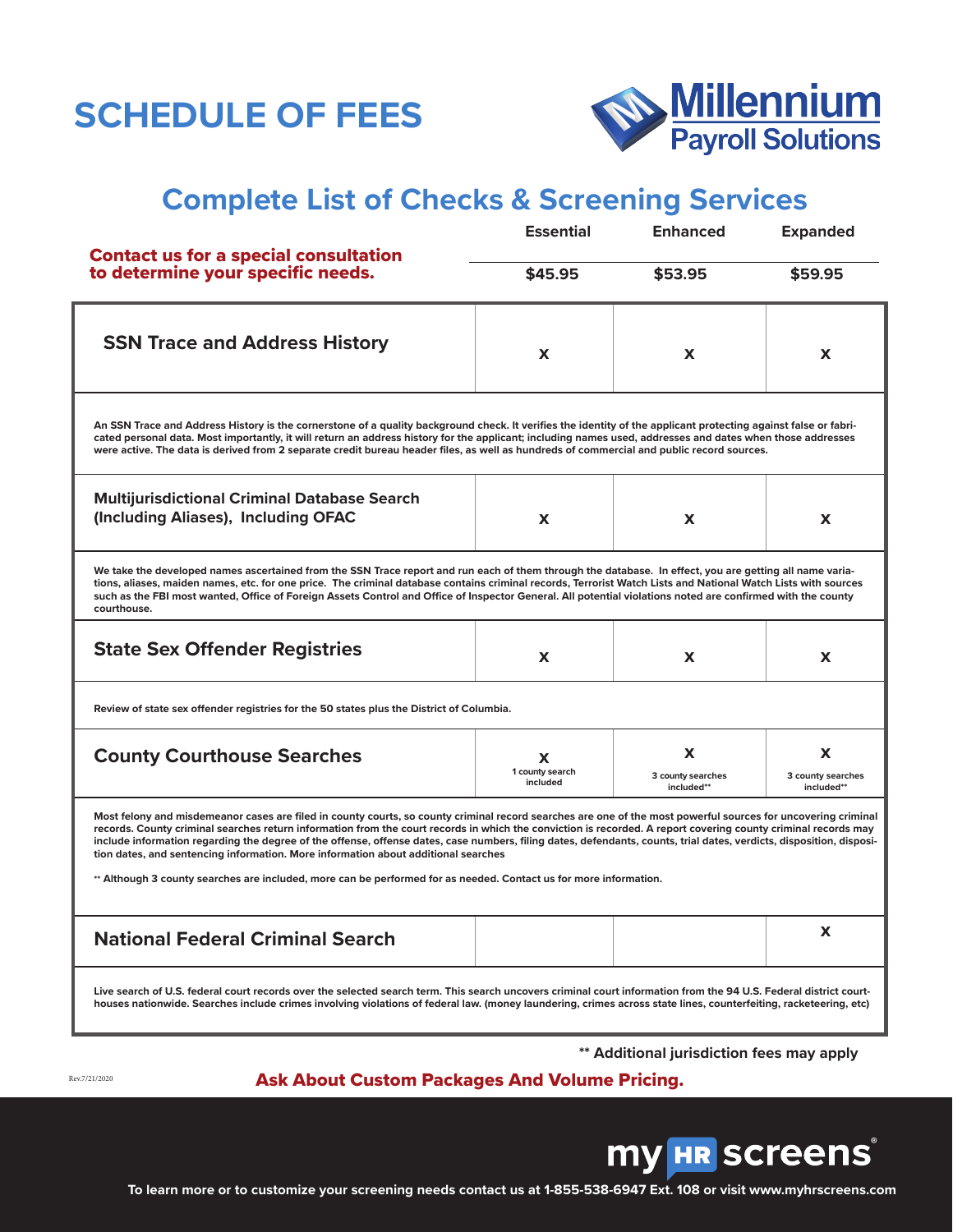### **Additional Criminal Searches**

| <b>County Courthouse Search</b> | Most felony and misdemeanor cases are filed in county<br>courts, so county criminal record searches are one of the<br>most powerful sources for uncovering criminal records.<br>County criminal searches return information from the court<br>records in which the conviction is recorded. A report covering<br>county criminal records may include information regarding<br>the degree of the offense, offense dates, case numbers, filing<br>dates, defendants, counts, trial dates, verdicts, disposition,<br>disposition dates, and sentencing information. | \$15.95 |
|---------------------------------|-----------------------------------------------------------------------------------------------------------------------------------------------------------------------------------------------------------------------------------------------------------------------------------------------------------------------------------------------------------------------------------------------------------------------------------------------------------------------------------------------------------------------------------------------------------------|---------|
| <b>Federal Criminal Search</b>  | Live search of U.S. federal court records over the selected<br>search term. This search uncovers criminal court information<br>from the 94 U.S. Federal district courthouses nationwide.<br>Searches include crimes involving violations of federal law.<br>(money laundering, crimes across state lines, counterfeiting,<br>racketeering, etc)                                                                                                                                                                                                                 | \$12.95 |

#### **Resumé Verifications**

| <b>Education Verification</b>                                 | The Education verification will confirm that an applicant has a<br>high school diploma, undergraduate or graduate degree. We<br>make sure the applicant's education history is truthful and<br>accurate on a job application                                                                                                                                                                                                                                                                                                                                                                                                          | \$14.95 |
|---------------------------------------------------------------|---------------------------------------------------------------------------------------------------------------------------------------------------------------------------------------------------------------------------------------------------------------------------------------------------------------------------------------------------------------------------------------------------------------------------------------------------------------------------------------------------------------------------------------------------------------------------------------------------------------------------------------|---------|
| <b>Employment Verification</b>                                | The Employment verification looks for inconsistencies<br>between the info an applicant provides and their actual<br>employment history. Example: Hiding gaps in your work<br>history by stretching start and end dates between jobs.                                                                                                                                                                                                                                                                                                                                                                                                  | \$14.95 |
| <b>Professional License Verification</b>                      | The Professional License verification will confirm that<br>an applicant's professional license history is truthful and<br>accurate. The Professional License verification will check<br>or confirm that the applicant has the specified Professional<br>License they are claiming to have on a job application.<br>Example: CPA, RN, MD, SHRM, etc.                                                                                                                                                                                                                                                                                   | \$14.95 |
| <b>Personal/Professional</b><br><b>Reference Verification</b> | The Referencel verification will confirm that an applicant's<br>personal and professional references are truthful and<br>accurate.                                                                                                                                                                                                                                                                                                                                                                                                                                                                                                    | \$14.95 |
| <b>Workers Compensation</b>                                   | The Workers Compensation report provides<br>information into previous work place injuries,<br>helping employers accommodate and manage<br>work restrictions. *Subject to availability.                                                                                                                                                                                                                                                                                                                                                                                                                                                | \$14.95 |
| <b>Social Media</b>                                           | This service will take a closer look at the public<br>social media profiles of your candidate. This includes<br>follows, likes, posts and posted images that may pose<br>a risk to your business. Our reports are insightful<br>and concise. All reports conform to federal and<br>state FCRA and social media privacy laws.                                                                                                                                                                                                                                                                                                          | \$35.95 |
| <b>National Quick Check</b>                                   | We take the developed names ascertained from the<br>SSN Trace report and run each of them through the<br>database. In effect, you are getting all name variations,<br>aliases, maiden names, etc. for one price. The criminal<br>database contains criminal records. Terrorist Watch<br>Lists and National Watch Lists with sources such as<br>the FBI most wanted, Office of Foreign Assets Control<br>and Office of Inspector General. All potential violations<br>noted are confirmed with the county courthouse. Also<br>includes a review of state sex offender reg- istries<br>for the 50 states plus the District of Columbia. | \$19.95 |

### Ask About Custom Packages And Volume Pricing.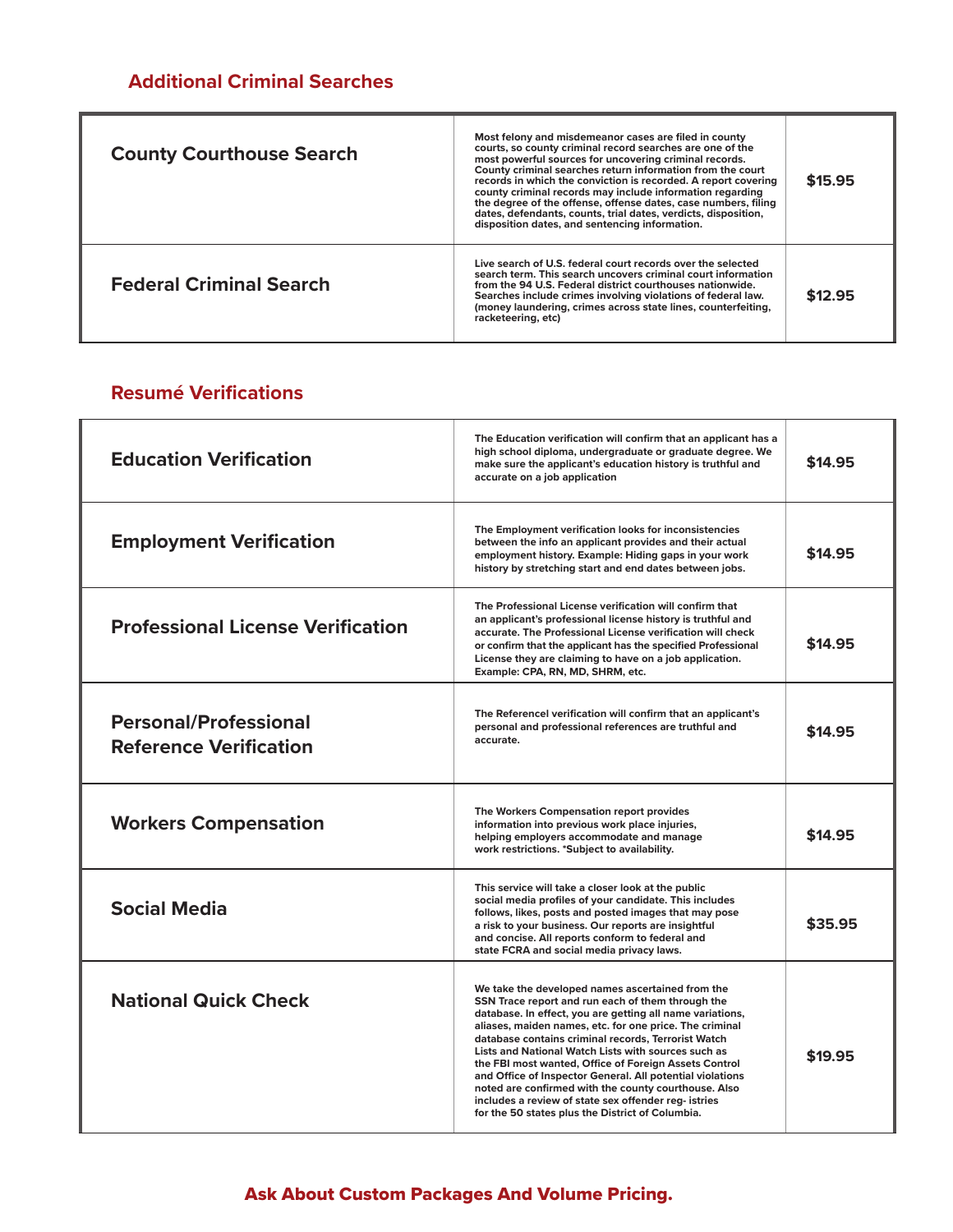#### **Healthcare Sanctions**

| <b>Office of Inspector General (OIG)/</b> |
|-------------------------------------------|
| <b>System for Award Management (SAM)</b>  |

**OIG and SAM maintain a list of persons or entities that have been excluded from participating in federal health care programs or receiving federal contracts. \$11.95**

#### **Transportation Services**

| <b>Motor Vehicle Report</b>        | Help us identify your risky drivers, who can translate to a loss of profit, increased<br>downtime for equipment and elevated hiring and training costs. By running a motor<br>vehicle report, you can obtain the validation of a presented driver's license and driving<br>records (where applicable) to ensure you are not hiring drivers that increase your risk.                                                                   | \$7.95  |
|------------------------------------|---------------------------------------------------------------------------------------------------------------------------------------------------------------------------------------------------------------------------------------------------------------------------------------------------------------------------------------------------------------------------------------------------------------------------------------|---------|
| <b>CDL Employment Verification</b> | A DOT Employment Verification is simply an expanded verification of employment.<br>Along with verifying previous employment history such as position and dates employed,<br>it also verifies information about the candidate's driving history, previous accident<br>information, drug, substance abuse and alcohol test results and refusals.<br>The DOT requires 3 years of DOT employment verification for all commercial drivers. | \$12.95 |

| <b>Financial Services</b>                           |                                                                                                                                                                                                                                                                                                           |         |
|-----------------------------------------------------|-----------------------------------------------------------------------------------------------------------------------------------------------------------------------------------------------------------------------------------------------------------------------------------------------------------|---------|
| <b>Office of Foreign Assets Con-</b><br>trol (OFAC) | OFAC administers and enforces economic and trade sanctions on the US foreign policy<br>and national security goals against targeted foreign countries, terrorists, international<br>narcotics traffickers and those engaged in activities related to the proliferation of<br>weapons of mass destruction. | \$5.95  |
| <b>Credit Report</b>                                | A detailed breakdown of an individual's credit history<br>prepared by TransUnion®. \$95.00 Setup Fee                                                                                                                                                                                                      | \$13.95 |

#### **Miscellaneous Services**

| <b>Adverse Action</b> | If you have a candidate that has findings that may be grounds for declining their hiring<br>or terminating them, the Fair Credit Reporting Act (FCRA) requires that you provide them<br>certain notices. Let MyHRScreens ensure you stay compliant by<br>sending the notices, tracking their return and ensure the<br>adverse action process is performed in a compliant manner. | \$7.50 |
|-----------------------|----------------------------------------------------------------------------------------------------------------------------------------------------------------------------------------------------------------------------------------------------------------------------------------------------------------------------------------------------------------------------------|--------|
|-----------------------|----------------------------------------------------------------------------------------------------------------------------------------------------------------------------------------------------------------------------------------------------------------------------------------------------------------------------------------------------------------------------------|--------|